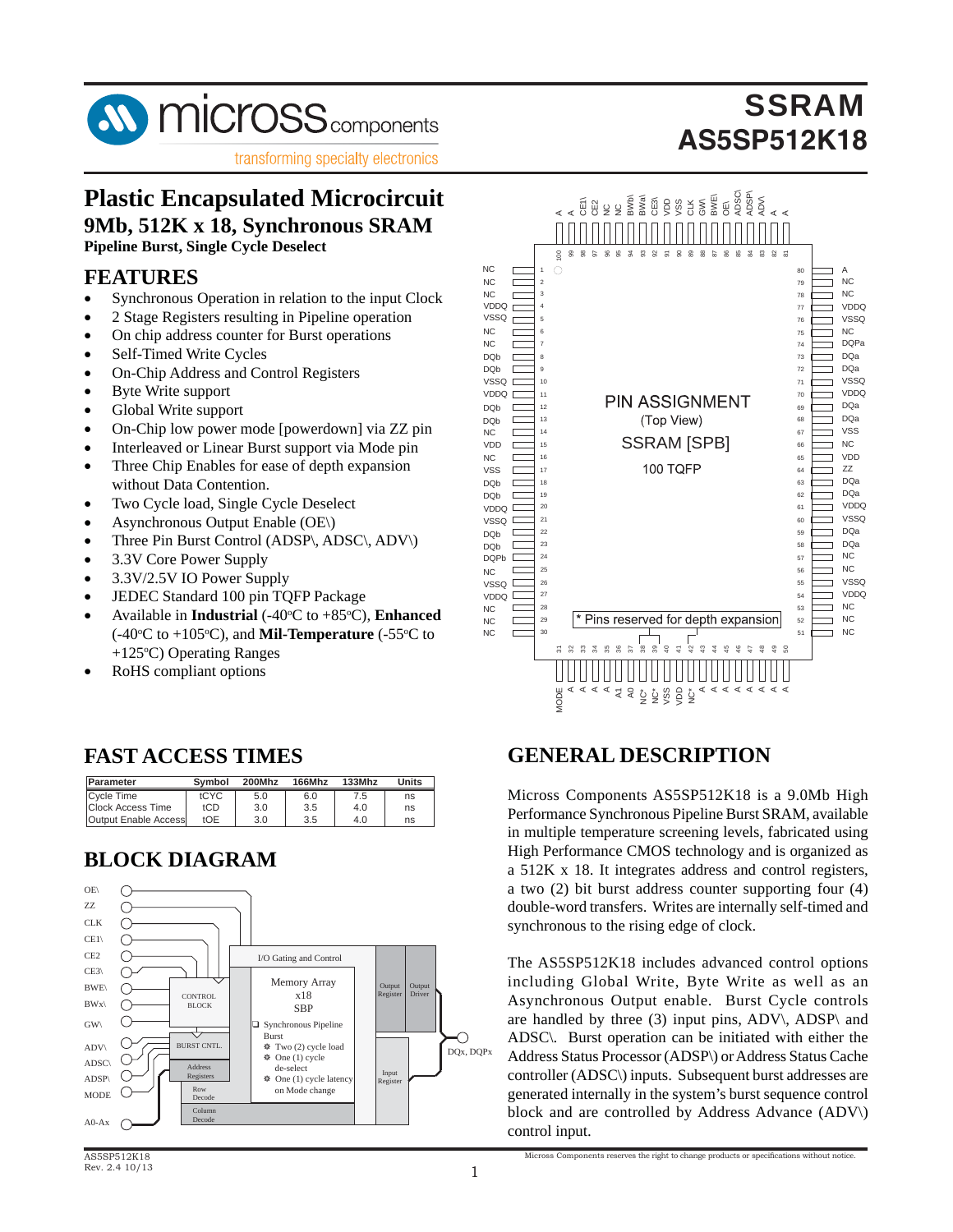

transforming specialty electronics

#### **PIN DESCRIPTION/ASSIGNMENT TABLE**

| <b>Signal Name</b>            | Symbol            | <b>Type</b>  | <b>Pin</b>                       | <b>Description</b>                                                     |
|-------------------------------|-------------------|--------------|----------------------------------|------------------------------------------------------------------------|
| <b>Clock</b>                  | <b>CLK</b>        | Input        | 89                               | This input registers the address, data, enables, Global and Byte       |
|                               |                   |              |                                  | writes as well as the burst control functions                          |
| Address                       | A0, A1            | Input        | 37, 36                           | Low order, Synchronous Address Inputs and Burst counter                |
|                               |                   |              |                                  | address inputs                                                         |
| Address                       | A                 | Input(s)     | 35, 34, 33, 32, 31, 100,         | <b>Synchronous Address Inputs</b>                                      |
|                               |                   |              | 99, 82, 81, 44, 45, 46,          |                                                                        |
|                               |                   |              | 47, 48, 49, 50, 43,83            |                                                                        |
| Chip Enable                   | <b>CE1\, CE3\</b> | Input        | 98, 92                           | Active Low True Chip Enables                                           |
| Chip Enable                   | CE <sub>2</sub>   | Input        | 97                               | Active High True Chip Enable                                           |
| <b>Global Write Enable</b>    | <b>GWV</b>        | Input        | 88                               | Active Low True Global Write enable. Write to all bits                 |
| <b>Byte Enables</b>           | <b>BWal, BWbl</b> | <b>Input</b> | 93.94                            | Active Low True Byte Write enables. Write to byte segments             |
| <b>Byte Write Enable</b>      | <b>BWE\</b>       | Input        | 87                               | Active Low True Byte Write Function enable                             |
| <b>Output Enable</b>          | <b>OE</b>         | Input        | 86                               | Active Low True Asynchronous Output enable                             |
| Address Strobe Controller     | <b>ADSC\</b>      | Input        | 85                               | Address Strobe from Controller. When asserted LOW, Address is          |
|                               |                   |              |                                  | captured in the address registers and A0-A1 are loaded into the Burst  |
|                               |                   |              |                                  | When ADSP\ and ADSC are both asserted, only ADSP is recognized         |
| Address Strobe from Processor | <b>ADSP\</b>      | Input        | 84                               | Synchronous Address Strobe from Processor. When asserted LOW,          |
|                               |                   |              |                                  | Address is captured in the Address registers, A0-A1 is registered in   |
|                               |                   |              |                                  | the burst counter. When both ADSP\ and ADSC\ or both asserted,         |
|                               |                   |              |                                  | only ADSP\ is recognized. ADSP\ is ignored when CE1\ is HIGH           |
| <b>Address Advance</b>        | <b>ADVV</b>       | Input        | 83                               | Advance input Address. When asserted HIGH, address in burst            |
|                               |                   |              |                                  | counter is incremented.                                                |
| Power-Down                    | <b>ZZ</b>         | Input        | 64                               | Asynchronous, non-time critical Power-down Input control. Places       |
|                               |                   |              |                                  | the chip into an ultra low power mode, with data preserved.            |
| Data Parity Input/Outputs     | DQPa, DQPb        | Input/       | 74,24                            | Bidirectional I/O Parity lines. As inputs they reach the memory        |
|                               |                   | Output       |                                  | array via an input register, the address stored in the register on the |
|                               |                   |              |                                  | rising edge of clock. As outputs, the line delivers the valid data     |
|                               |                   |              |                                  | stored in the array via an output register and output driver. The data |
|                               |                   |              |                                  | delieverd is from the previous clock period of the READ cycle.         |
| Data Input/Outputs            | DQa, DQb          | Input/       | 58, 59, 62, 63, 68, 69,          | Bidirectional I/O Data lines. As inputs they reach the memory          |
|                               |                   | Output       | 72, 73, 8, 9, 12, 13, 18,        | array via an input register, the address stored in the register on the |
|                               |                   |              | 19, 22, 23                       | rising edge of clock. As outputs, the line delivers the valid data     |
|                               |                   |              |                                  | stored in the array via an output register and output driver. The data |
|                               |                   |              |                                  | delieverd is from the previous clock period of the READ cycle.         |
| <b>Burst Mode</b>             | <b>MODE</b>       | Input        | 31                               | Interleaved or Linear Burst mode control                               |
| Power Supply [Core]           | VDD               | Supply       | 91, 15, 41, 65                   | <b>Core Power Supply</b>                                               |
| Ground [Core]                 | <b>VSS</b>        | Supply       | 90, 17, 40, 67                   | Core Power Supply Ground                                               |
| Power Supply I/O              | VDDQ              | Supply       | 4, 11, 20, 27, 54, 61,<br>70, 77 | Isolated Input/Output Buffer Supply                                    |
| I/O Ground                    | <b>VSSQ</b>       | Supply       | 5, 10, 21, 26, 55, 60,           | Isolated Input/Output Buffer Ground                                    |
|                               |                   |              | 71,76                            |                                                                        |
| No Connection(s)              | NC                | <b>NA</b>    | 1, 2, 3, 6, 7, 14, 16, 25,       | No connections to internal silicon                                     |
|                               |                   |              | 28, 29, 30, 38, 39, 42           |                                                                        |
|                               |                   |              | 51, 52, 53, 56, 57, 66,          |                                                                        |
|                               |                   |              | 75, 78, 79, 95, 96               |                                                                        |

#### **LOGIC BLOCK DIAGRAM**

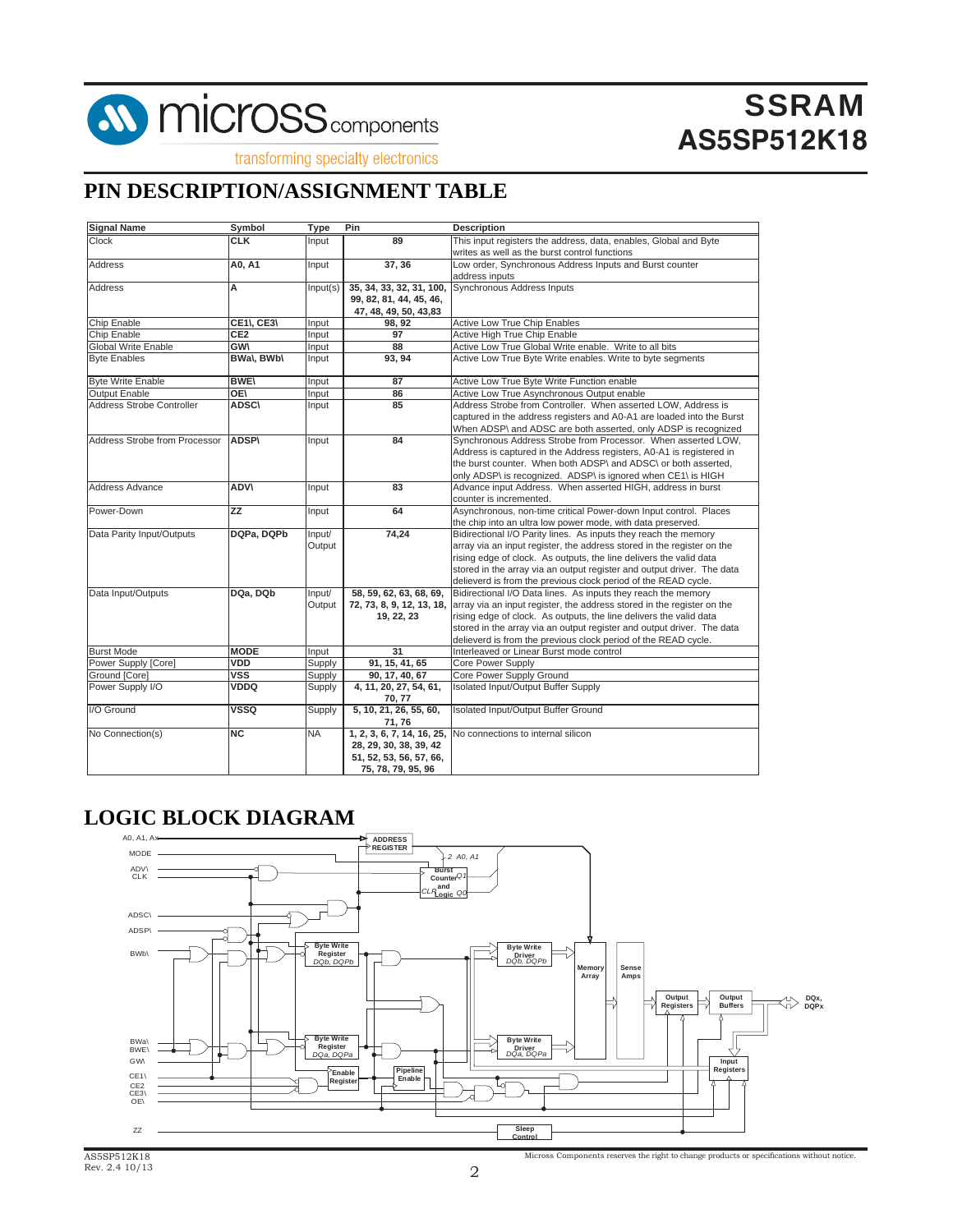

transforming specialty electronics

#### **FUNCTIONAL DESCRIPTION**

Micross Components's AS5SP512K18 Synchronous SRAM is manufactured to support today's High Performance platforms utilizing the Industries leading Processor elements including those of Intel and Motorola. The AS5SP512K18 supports Synchronous SRAM READ and WRITE operations as well as Synchronous Burst READ/WRITE operations. All inputs with the exception of OE\, MODE and ZZ are synchronous in nature and sampled and registered on the rising edge of the devices input clock (CLK). The type, start and the duration of Burst Mode operations is controlled by MODE, ADSC\, ADSP\ and ADV\ as well as the Chip Enable pins CE1\, CE2, and CE3\. All synchronous accesses including the Burst accesses are enabled via the use of the multiple enable pins and wait state insertion is supported and controlled via the use of the Advance control (ADV\).

The AS5SP512K18 supports both Interleaved as well as Linear Burst modes therefore making it an architectural fit for either the Intel or Motorola CISC processor elements available on the Market today.

The AS5SP512K18 supports Byte WRITE operations and enters this functional mode with the Byte Write Enable (BWE\) and the Byte Write Select pin(s) (BWa\ and BWb\). Global Writes are supported via the Global Write Enable (GW\) and Global Write Enable will override the Byte Write inputs and will perform a Write to all Data I/Os.

The AS5SP512K18 provides ease of producing very dense arrays via the multiple Chip Enable input pins and Tri-state outputs.

#### Single Cycle Access Operations

A Single READ operation is initiated when all of the following conditions are satisfied at the time of Clock (CLK) HIGH: [1] ADSP\ pr ADSC\ is asserted LOW, [2] Chip Enables are all asserted active, and [3] the WRITE signals (GW\, BWE\) are in their FALSE state (HIGH). ADSP\ is ignored if CE1\ is HIGH. The address presented to the Address inputs is stored within the Address Registers and Address Counter/Advancement Logic and then passed or presented to the array core. The corresponding data of the addressed location is propagated to the Output Registers and passed to the data bus on the next rising clock via the Output Buffers. The time at which the data is presented to the Data bus is as specified by either the Clock to Data valid specification or the Output Enable to Data Valid spec for the device speed grade chosen.

The only exception occurs when the device is recovering from a deselected to select state where its outputs are tristated in the first machine cycle and controlled by its Output Enable (OE\) on following cycle. Consecutive single cycle READS are supported. Once the READ operation has been completed and deselected by use of the Chip Enable(s) and either ADSP\ or ADSC\, its outputs will tri-state immediately.

A Single ADSP\ controlled WRITE operation is initiated when both of the following conditions are satisfied at the time of Clock (CLK) HIGH: [1] ADSP\ is asserted LOW, and [2] Chip Enable(s) are asserted ACTIVE. The address presented to the address bus is registered and loaded on CLK HIGH, then presented to the core array. The WRITE controls Global Write, and Byte Write Enable (GW\, BWE\) as well as the individual Byte Writes (BWa\ and BWb\) and ADV\ are ignored on the first machine cycle. ADSP\ triggered WRITE accesses require two (2) machine cycles to complete. If Global Write is asserted LOW on the second Clock (CLK) rise, the data presented to the array via the Data bus will be written into the array at the corresponding address location specified by the Address bus. If GW\ is HIGH (inactive) then BWE\ and one or more of the Byte Write controls (BWa\ and BWb\) controls the write operation. All WRITES that are initiated in this device are internally self timed.

A Single ADSC\ controlled WRITE operation is initiated when the following conditions are satisfied: [1] ADSC\ is asserted LOW, [2] ADSP\ is de-asserted (HIGH), [3] Chip Enable(s) are asserted (TRUE or Active), and [4] the appropriate combination of the WRITE inputs (GW\, BWE\, BWx\) are asserted (ACTIVE). Thus completing the WRITE to the desired Byte(s) or the complete data-path. ADSC\ triggered WRITE accesses require a single clock (CLK) machine cycle to complete. The address presented to the input Address bus pins at time of clock HIGH will be the location that the WRITE occurs. The ADV\ pin is ignored during this cycle, and the data WRITTEN to the array will either be a BYTE WRITE or a GLOBAL WRITE depending on the use of the WRITE control functions GW\ and BWE\ as well as the individual BYTE CONTOLS (BWx\).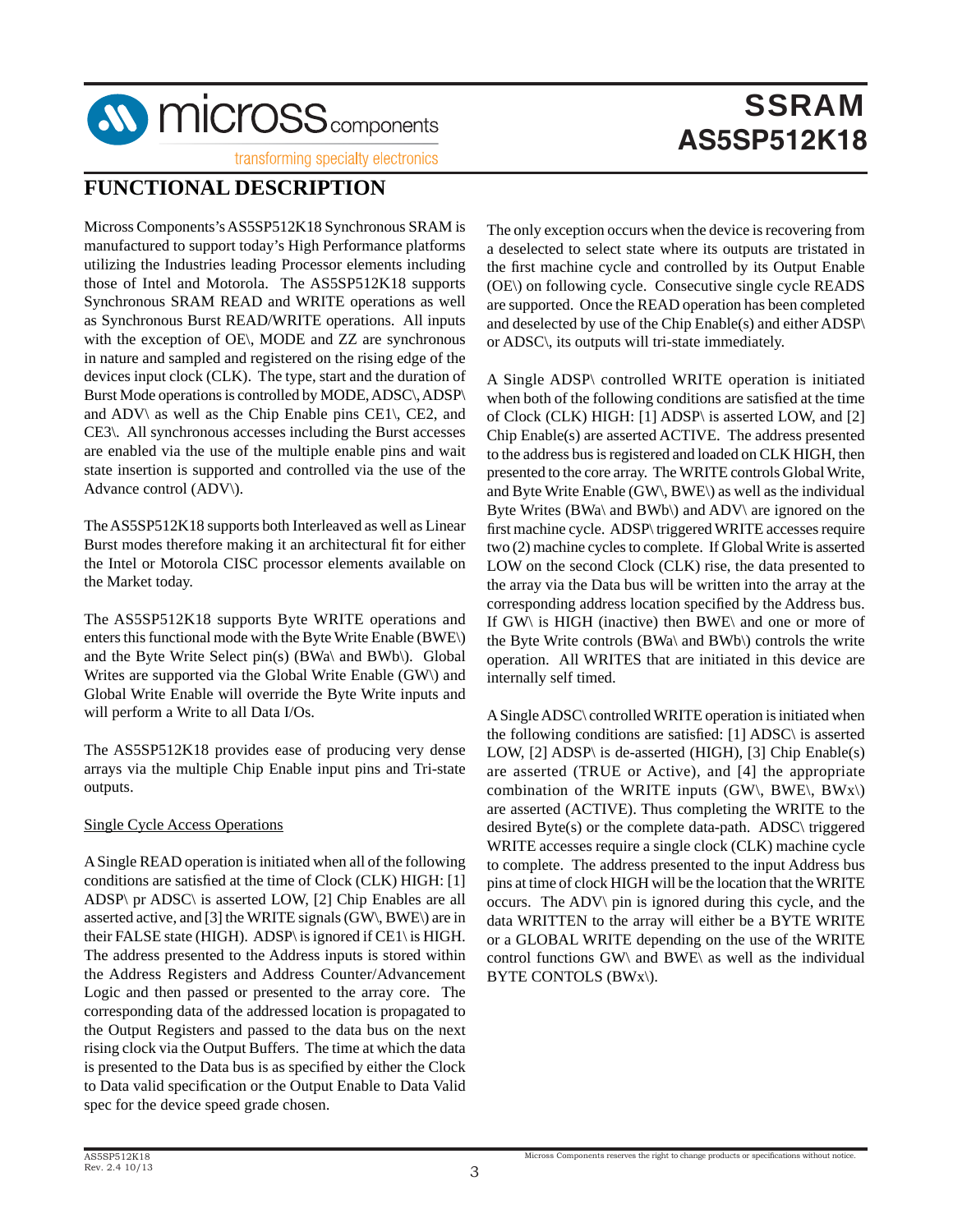

#### **DEEP POWER-DOWN MODE (SLEEP)**

The AS5SP512K18 has a Deep Power-Down mode and is controlled by the ZZ pin. The ZZ pin is an Asynchronous input and asserting this pin places the SSRAM in a deep power-down mode (SLEEP). While in this mode, Data integrity is guaranteed. For the device to be placed successfully into this operational mode the device must be deselected and the Chip Enables, ADSP\ and ADSC\ remain inactive for the duration of tZZREC after the ZZ input returns LOW. Use of this deep power-down mode conserves power and is very useful in multiple memory page designs where the mode recovery time can be hidden. Accesses pending when entering sleep mode are not considered valid and completion of the operation is not guaranteed.

#### **SYNCHRONOUS TRUTH TABLES**

| CE <sub>1</sub> | CE <sub>2</sub> | CE3\ | <b>ADSP\</b> | <b>ADSC\</b> | <b>ADV\</b> | WT/RD     | <b>CLK</b> | <b>Address Accessed</b> | <b>Operation</b>      |
|-----------------|-----------------|------|--------------|--------------|-------------|-----------|------------|-------------------------|-----------------------|
| н               | X               | X    | Χ            |              | X           | X         |            | <b>NA</b>               | Not Selected          |
|                 |                 | X    |              | X            | Χ           | X         |            | <b>NA</b>               | Not Selected          |
|                 |                 | н    |              | X            | Χ           | X         |            | <b>NA</b>               | Not Selected          |
|                 |                 | X    | н            |              | Χ           | X         |            | <b>NA</b>               | Not Selected          |
|                 |                 | н    | Н            |              | Χ           | X         |            | <b>NA</b>               | Not Selected          |
|                 | н               |      |              |              |             | X         |            | <b>External Address</b> | Begin Burst, READ     |
|                 | н               |      | н            |              |             | <b>WT</b> |            | External Address        | Begin Burst, WRITE    |
|                 | н               |      | н            |              |             | <b>RD</b> |            | <b>External Address</b> | Begin Burst, READ     |
|                 |                 |      | н            | н            |             | <b>RD</b> |            | <b>Next Address</b>     | Continue Burst, READ  |
| н               |                 | X    | Χ            | н            |             | <b>RD</b> |            | <b>Next Address</b>     | Continue Burst, READ  |
|                 |                 | X    | н            | н            |             | <b>WT</b> |            | <b>Next Address</b>     | Continue Burst, WRITE |
| н               |                 | X    | X            | н            |             | <b>WT</b> |            | <b>Next Address</b>     | Continue Burst, WRITE |
|                 |                 | X    | н            | н            | н           | <b>RD</b> |            | <b>Current Address</b>  | Suspend Burst, READ   |
| н               | X               | X    | X            | н            | н           | <b>RD</b> |            | <b>Current Address</b>  | Suspend Burst, READ   |
|                 | Χ               | X    | Н            | н            | н           | <b>WT</b> |            | <b>Current Address</b>  | Suspend Burst, WRITE  |
| н               | X               | X    | X            | н            | н           | <b>WT</b> |            | <b>Current Address</b>  | Suspend Burst, WRITE  |
| Notes:          |                 |      |              |              |             |           |            |                         |                       |

1.  $X = Don't Care$ 

2. WT= WRITE operation in WRITE TABLE, RD= READ operation in WRITE TABLE

#### **BURST SEQUENCE TABLES**

|                      |              |        |    | <b>Interleaved Burst</b> |    |        |    |        |    |
|----------------------|--------------|--------|----|--------------------------|----|--------|----|--------|----|
| <b>Burst Control</b> | <b>State</b> | Case 1 |    | Case 2                   |    | Case 3 |    | Case 4 |    |
| Pin [MODE]           | HIGH         | Α1     | A0 |                          | A0 | Α1     | A0 | A1     | A0 |
| <b>First Address</b> |              |        |    |                          |    |        |    |        |    |
|                      |              |        |    |                          |    |        |    |        |    |
|                      |              |        |    |                          |    |        |    |        |    |
| Fourth Address       |              |        |    |                          |    |        |    |        |    |

|                      |              |        |    | <b>Linear Burst</b> |    |        |    |    |        |
|----------------------|--------------|--------|----|---------------------|----|--------|----|----|--------|
| <b>Burst Control</b> | <b>State</b> | Case 1 |    | Case 2              |    | Case 3 |    |    | Case 4 |
| Pin [MODE]           | .ow          | Α1     | A0 |                     | A0 | A1     | A0 | Α1 |        |
| <b>First Address</b> |              |        |    |                     |    |        |    |    |        |
|                      |              |        |    |                     |    |        |    |    |        |
|                      |              |        |    |                     |    |        |    |    |        |
| Fourth Address       |              |        |    |                     |    |        |    |    |        |

#### **WRITE TABLE**

| <b>GWV</b> | <b>RW</b> | <b>BWal</b> | <b>BW<sub>b</sub></b> | <b>Operation</b>       |
|------------|-----------|-------------|-----------------------|------------------------|
| н          |           |             |                       | <b>RFAD</b>            |
| н          |           | н           | н                     | RFAD                   |
| н          |           |             | н                     | <b>WRITE Byte [A]</b>  |
| н          |           | н           |                       | WRITE Byte [B]         |
| н          |           |             |                       | <b>WRITE ALL Bytes</b> |
|            |           |             |                       | <b>WRITE ALL Bytes</b> |

#### **CAPACITANCE**

| <b>Parameter</b>               | Symbol      | Max. | <b>Units</b> |
|--------------------------------|-------------|------|--------------|
| Input Capacitance              | СI          |      | рF           |
| Input/Output Capacitance       | <b>CIO</b>  | 8    | рF           |
| <b>Clock Input Capacitance</b> | <b>CCLK</b> |      |              |

#### **ASYNCHRONOUS TRUTH TABLE**

| <b>Operation</b>   | 77 | 0E) | <b>I/O Status</b> |
|--------------------|----|-----|-------------------|
| Power-Down (SLEEP) |    |     | High-Z            |
| RFAD               |    |     | DQ                |
|                    |    |     | High-Z            |
| <b>WRITE</b>       |    |     | Din, High-Z       |
| De-Selected        |    |     | High-Z            |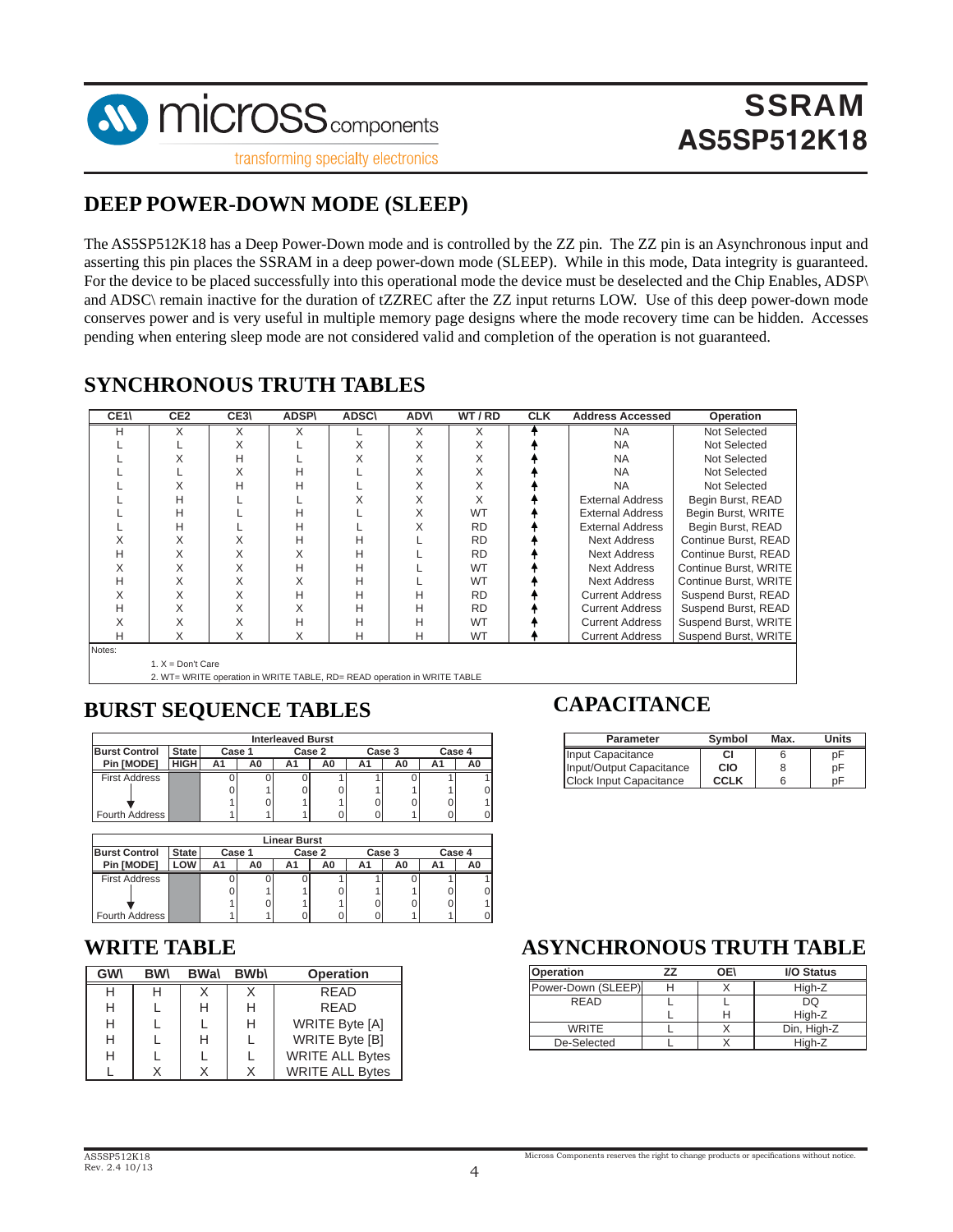# **SV MICrOSS** components

# **SSRAM AS5SP512K18**

Diagram [B]

5 pF

### transforming specialty electronics

## **ABSOLUTE MAXIMUM RATINGS**\*

| <b>Parameter</b>              | Symbol      | Min.   | Max.       | Units        |
|-------------------------------|-------------|--------|------------|--------------|
| Voltage on VDD Pin            | <b>VDD</b>  | $-0.3$ | 4.6        |              |
| Voltage on VDDQ Pins          | <b>VDDQ</b> | VDD    |            |              |
| Voltage on Input Pins         | <b>VIN</b>  | $-0.3$ | $VDD+0.3$  |              |
| Voltage on I/O Pins           | VIO         | $-0.3$ | $VDDQ+0.3$ |              |
| <b>Power Dissipation</b>      | PD          |        | 1.6        | W            |
| Storage Temperature           | tSTG        | $-65$  | 150        | $^{\circ}$ C |
| <b>Operating Temperatures</b> | /IT         | $-40$  | 85         | $^{\circ}C$  |
| [Screening Levels]            | /ET         | $-40$  | 105        | $^{\circ}$ C |
|                               | /XT         | $-55$  | 125        | $^{\circ}$ C |

*\*Stress greater than those listed under ABSOLUTE MAXIMUM RATINGS may cause permanent damage to the device. This is a stress rating only and functional operation of the device at these or any other conditions greater than those indicated in the operational sections of this specifi cation is not implied. Exposure to absolute maximum conditions for any duration or segment of time may affect device reliability.*

#### **AC TEST LOADS**  $3.3/2.5v$   $\sim$   $\sqrt{2.5}v$   $\sim$   $\sqrt{2.5}v$   $\sim$   $\sqrt{2.5}v$ R= 317 ohm@3.3v R= 1667 ohm@2.5v Output o Zo=50 ohm  $Rt = 50$  ohm Vt= Termination Voltage Rt= Termination Resistor Vt= 1.50v for 3.3v VDDQ Vt= 1.25v for 2.5v VDDQ Diagram [A]

R= 1538 ohm@2.5v R= 351 ohm@3.3v

#### **DC ELECTRICAL CHARACTERISTICS**

(VDD=3.3v +10%/-5%, TA= Min. and Max temperatures of Screening level chosen)

| Symbol           | <b>Parameter</b>                 | <b>Test Conditions</b>                                                                               |                      | Min    | Max        |           | Units Notes |
|------------------|----------------------------------|------------------------------------------------------------------------------------------------------|----------------------|--------|------------|-----------|-------------|
| <b>VDD</b>       | Power Supply Voltage             |                                                                                                      |                      | 3.135  | 3.63       | V         |             |
| <b>VDDQ</b>      | I/O Supply Voltage               |                                                                                                      |                      | 2.375  | <b>VDD</b> | V         | 1,5         |
| <b>VoH</b>       | <b>Output High Voltage</b>       | VDD=Min., IOH=-4mA                                                                                   | 3.3v                 | 2.4    |            | V         | 1,4         |
|                  |                                  | VDD=Min., IOH=-1mA                                                                                   | 2.5v                 | 2      |            | V         | 1,4         |
| <b>VoL</b>       | <b>Output Low Voltage</b>        | VDD=Min., IOL=8mA                                                                                    | 3.3v                 |        | 0.4        | V         | 1,4         |
|                  |                                  | VDD=Min., IOL=1mA                                                                                    | 2.5v                 |        | 0.4        | V         | 1,4         |
| <b>VIH</b>       | Input High Voltage               |                                                                                                      | 3.3v                 | 2      | $VDD+0.3$  | $\sqrt{}$ | 1,2         |
|                  |                                  |                                                                                                      | 2.5v                 | 1.7    | $VDD+0.3$  | V         | 1,2         |
| <b>VIL</b>       | Input Low Voltage                |                                                                                                      | 3.3v                 | $-0.3$ | 0.8        | V         | 1,2         |
|                  |                                  |                                                                                                      | 2.5v                 | $-0.3$ | 0.7        | $\vee$    | 1,2         |
| ШL               | Input Leakage (except ZZ) & Mode | VDD=Max., VIN=VSS to VDD                                                                             |                      | -5     | 5          | uA        | 3           |
| <b>IZZL</b>      | Input Leakage, ZZ pin & Mode     |                                                                                                      |                      | $-30$  | 30         | uA        | 3           |
| <b>IOL</b>       | Output Leakage                   | Output Disabled, VOUT=VSSQ to VDDQ                                                                   |                      | $-5$   | 5          | uA        |             |
| <b>IDD</b>       | <b>Operating Current</b>         | VDD=Max., f=Max.,                                                                                    | 5.0ns Cycle, 200 Mhz |        | 290        | mA        |             |
|                  |                                  | $IOH=0mA$                                                                                            | 6.0ns Cycle, 166 Mhz |        | 270        | mA        |             |
|                  |                                  |                                                                                                      | 7.5ns Cycle, 133 Mhz |        | 240        | mA        |             |
| ISB1             | Automatic CE, Power-down         | Max. VDD, Device De-Selected,                                                                        |                      |        |            |           |             |
|                  | Current -TTL inputs              | VIN>/=VIH or VIN =VIL</td <td>5.0ns Cycle, 200 Mhz</td> <td></td> <td>200</td> <td>mA</td> <td></td> | 5.0ns Cycle, 200 Mhz |        | 200        | mA        |             |
|                  |                                  | $f=fMAX=1/tCYC$                                                                                      | 6.0ns Cycle, 166 Mhz |        | 180        | mA        |             |
|                  |                                  |                                                                                                      | 7.5ns Cycle, 133 Mhz |        | 160        | mA        |             |
| ISB <sub>2</sub> | Automatic CE, Power-down         | Max, VDD, Device De-Selected, VIN =0.3y or VIN /=VDDQ-0.3y                                           |                      |        | 130        | mA        |             |
|                  | Current - CMOS Inputs            | $f=0$                                                                                                |                      |        |            |           |             |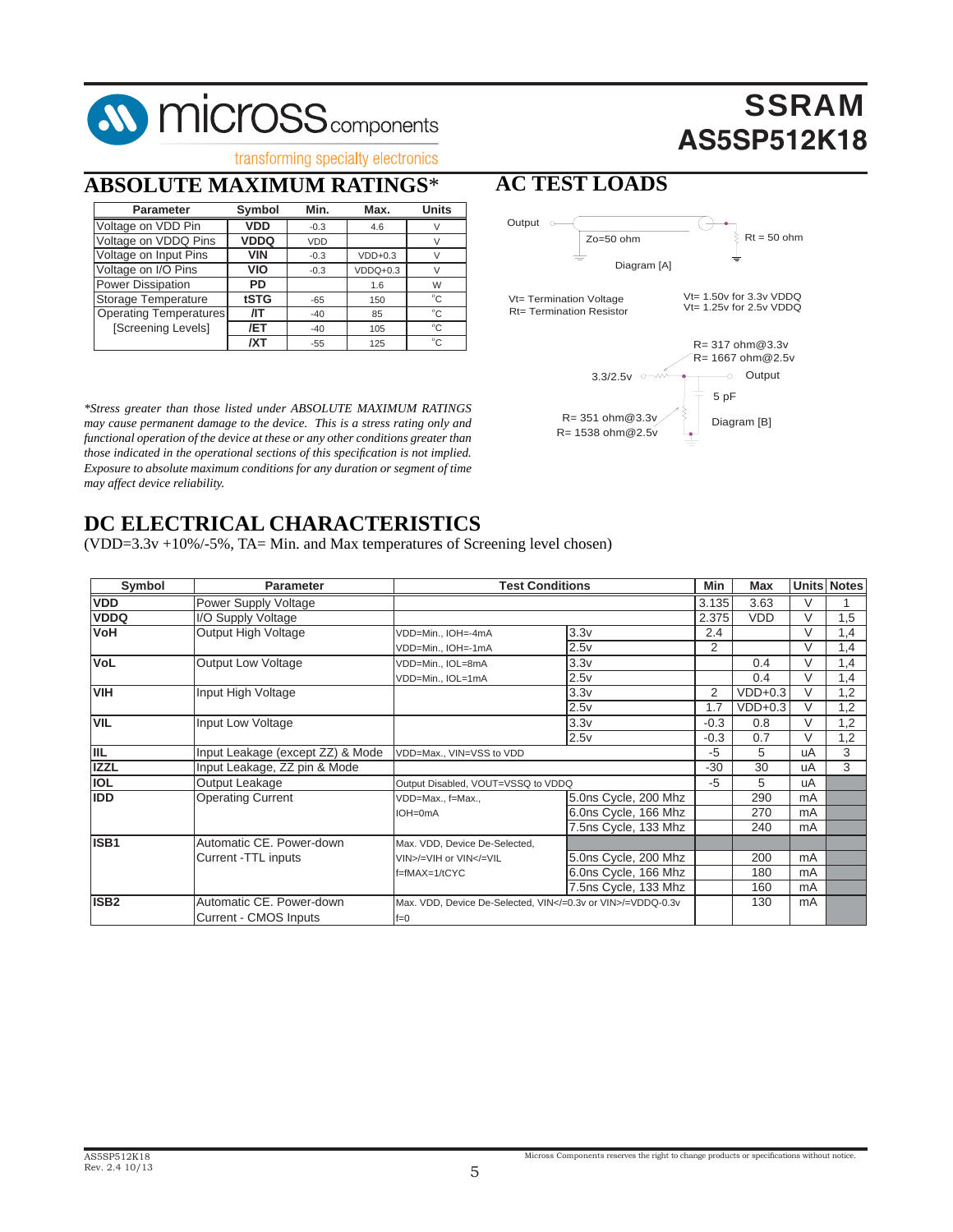

transforming specialty electronics

#### **THERMAL RESISTANCE**

|           |                                             |                                                                    | <b>DQ</b> | <b>DOC</b> |                |
|-----------|---------------------------------------------|--------------------------------------------------------------------|-----------|------------|----------------|
| Parameter | <b>Description</b>                          | <b>Test Conditions</b>                                             | Package   | Package    | Unit           |
| l⊝ JA     | Thermal Resistance<br>(Junction to Ambient) | Test conditions follow standard test<br>methods and procedures for | 29.41     | 30.2       | $^{\circ}$ C/W |
| l⊖ JC     | Thermal Resistance<br>(Junction to Case)    | measuring thermal impedance, per<br>EIA/JESD51                     | 6.13      | 6.5        | $\degree$ C/W  |

#### **Notes:**

| $[1]$ | All Voltages referenced to VSS (Logic Ground)                                                  |
|-------|------------------------------------------------------------------------------------------------|
| $[2]$ | Overshoot: VIH < +4.6V for t <tkc 2="" for="" i<20ma<="" td=""></tkc>                          |
|       | Undershoot: VIL >-0.7V for t <tkc 2="" for="" i<20ma<="" td=""></tkc>                          |
|       | Power-up: VIH <+3.6V and VDD<3.135V for t<200ms                                                |
| $[3]$ | MODE and ZZ pins have internal pull-up resistors, and input leakage $+$ $>$ +10uA              |
| $[4]$ | The load used for VOH, VOL testing is shown in Figure-2 for 3.3v and 2.5V supplies.            |
|       | AC load current is higher than stated values, AC I/O curves can be made available upon request |
| $[5]$ | VDDQ should never exceed VDD, VDD and VDDQ can be connected together                           |
|       |                                                                                                |

[6] This parameter is measured for initial design only

#### **AC SWITCHING CHARACTERISTICS**

(VDD=3.3v -5%/+10%, TA= Min. and Max temperatures of Screening level chosen)

|                                            |             | -30 [200Mhz] |                          | -35 [166Mhz]   |      | -40 [133Mhz]   |                |        |                |
|--------------------------------------------|-------------|--------------|--------------------------|----------------|------|----------------|----------------|--------|----------------|
| Parameter                                  | Symbol      | Min.         | Max.                     | Min.           | Max. | Min.           | Max.           | Units  | <b>Notes</b>   |
| Clock (CLK) Cycle Time                     | tCYC        | 5.00         | ٠                        | 6.00           | ä,   | 7.50           | ä,             | ns     |                |
| Clock (CLK) High Time                      | tCH         | 2.00         | $\overline{\phantom{0}}$ | 2.40           | ٠    | 2.50           | ٠              | ns     | 1              |
| Clock (CLK) Low Time                       | tCL         | 2.00         |                          | 2.40           |      | 2.50           |                | ns     | 1              |
| <b>Clock Access Time</b>                   | tCD         |              | 3.00                     |                | 3.50 |                | 4.00           | ns     | $\overline{2}$ |
| Clock (CLK) High to Output Low-Z           | tCLZ        | 1.25         |                          | 1.25           |      | 1.25           |                | ns     | 2,3,4,5        |
| Clock High to Output High-Z                | tCHZ        | 1.25         | 3.00                     | 1.25           | 3.50 | 1.25           | 3.50           | ns     | 2,3,4,5        |
| Output Enable to Data Valid                | tOE         |              | 3.00                     | ٠              | 3.50 |                | 4.00           | ns     | 6              |
| Output Hold from Clock High                | <b>tOH</b>  | 1.25         | ٠                        | 1.25           | ٠    | 1.25           | ٠              | ns     |                |
| Output Enable Low to Output Low-Z          | tOELZ       | 0.00         |                          | 0.00           |      | 0.00           |                | ns     | 2,3,4,5        |
| Output Enable High to Output High-Z        | tOEHZ       |              | 3.00                     |                | 3.50 |                | 3.50           | ns     | 2,3,4,5        |
| Address Set-up to CLK High                 | tAS         | 1.50         |                          | 1.50           |      | 1.50           |                | ns     | 7,8            |
| Address Hold from CLK High                 | tAH         | 0.50         |                          | 0.50           |      | 0.50           |                | ns     | 7,8            |
| Address Status Set-up to CLK High          | tASS        | 1.50         |                          | 1.50           |      | 1.50           |                | ns     | 7,8            |
| Address Status Hold from CLK High          | tASH        | 0.50         |                          | 0.50           |      | 0.50           |                | ns     | 7,8            |
| Address Advance Set-up to CLK High         | tADVS       | 1.50         |                          | 1.50           |      | 1.50           |                | ns     | 7,8            |
| Address Advance Hold from CLK High         | tADVH       | 0.50         |                          | 0.50           |      | 0.50           |                | ns     | 7,8            |
| Chip Enable Set-up to CLK High (CEx), CE2) | <b>tCES</b> | 1.50         |                          | 1.50           |      | 1.50           |                | ns     | 7,8            |
| Chip Enable Hold from CLK High (CEx), CE2) | tCEH        | 0.50         |                          | 0.50           |      | 0.50           |                | ns     | 7,8            |
| Data Set-up to CLK High                    | tDS         | 1.50         |                          | 1.50           |      | 1.50           |                | ns     | 7,8            |
| Data Hold from CLK High                    | tDH         | 0.50         |                          | 0.50           |      | 0.50           |                | ns     | 7,8            |
| Write Set-up to CLK High (GW\, BWE\, BWx\) | tWES        | 1.50         |                          | 1.50           |      | 1.50           |                | ns     | 7,8            |
| Write Hold from CLK High (GW\, BWE\, BWX\) | tWEH        | 0.50         |                          | 0.50           |      | 0.50           |                | ns     | 7,8            |
| ZZ High to Power Down                      | tPD         |              | $\overline{2}$           |                | 2    |                | $\overline{2}$ | cycles |                |
| ZZ Low to Power Up                         | tPU         | 2            |                          | $\overline{2}$ |      | $\overline{2}$ |                | cycles |                |

#### **Notes to Switching Specifications:**

- 1. Measured as HIGH when above VIH and Low when below VIL<br>2. This parameter is measured with the output loading shown in P
- 2. This parameter is measured with the output loading shown in AC Test Loads
- This parameter is sampled
- 4. Transition is measured +500mV from steady state voltage
- 5. Critical specification(s) when Design Considerations are being reviewed/analyized for Bus Contentention
- 6. OE\ is a Don't Care when a Byte or Global Write is sampled LOW
- 7. A READ cycle is defined by Byte or Global Writes sampled LOW and ADSP\ is sampled HIGH for the required SET-UP and HOLD times 8. This is a Synchronous device. All addresses must meet the specified SET-UP and HOLD times for all rising edges of CLK when either ADSP\ or ADSC\ is sampled LOW while the device is enabled. All other synchronous inputs must meet the SET-UP and HOLD times with stable logic levels for all rising edges of clock (CLK) during device operation (enabled). Chip Enable (Cex\, CE2) must be valid at each rising edge of clock (CLK) when either ADSP\ or ADSC\ is LOW to remain enabled.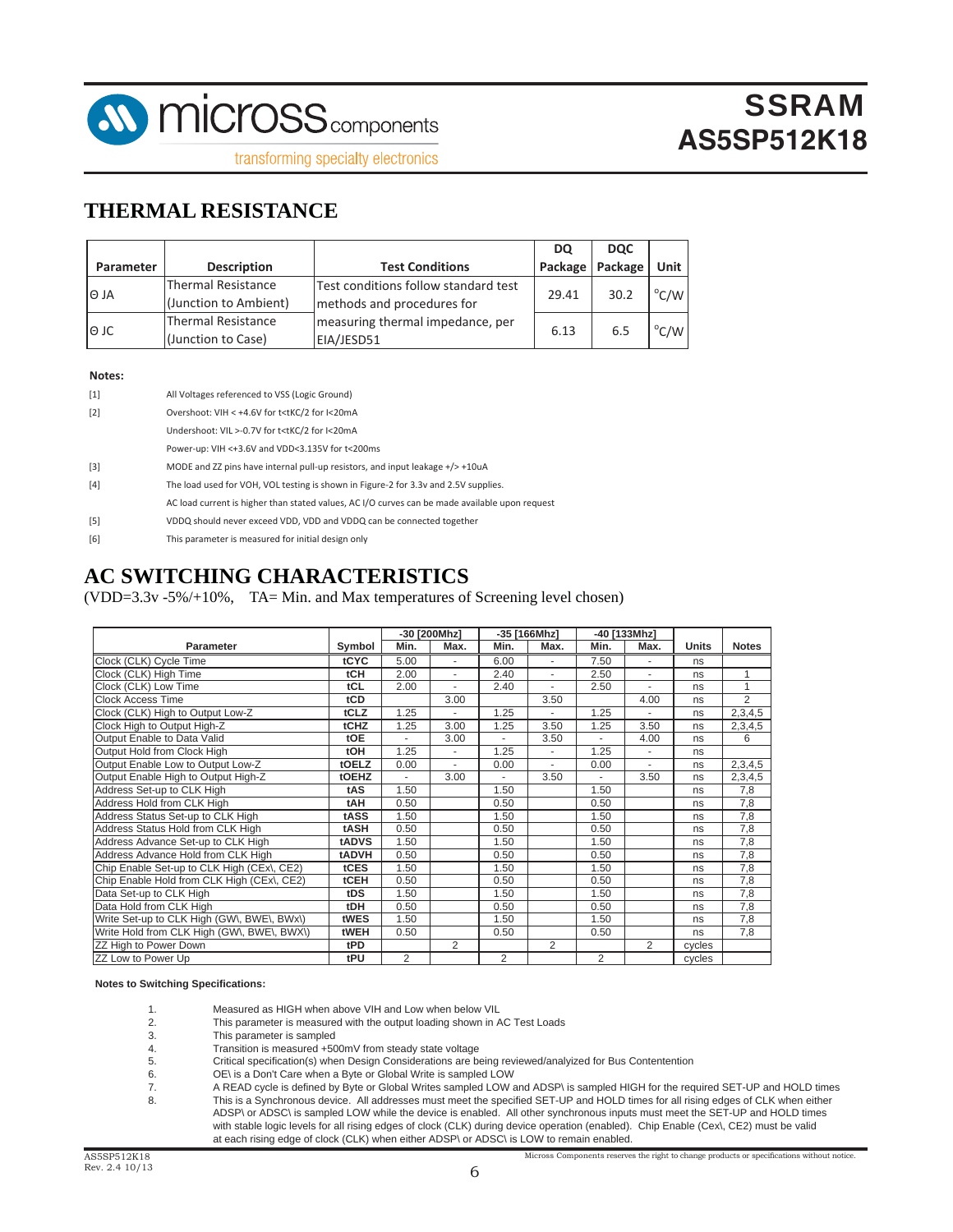

## **AC SWITCHING WAVEFORMS**

Write Cycle Timing

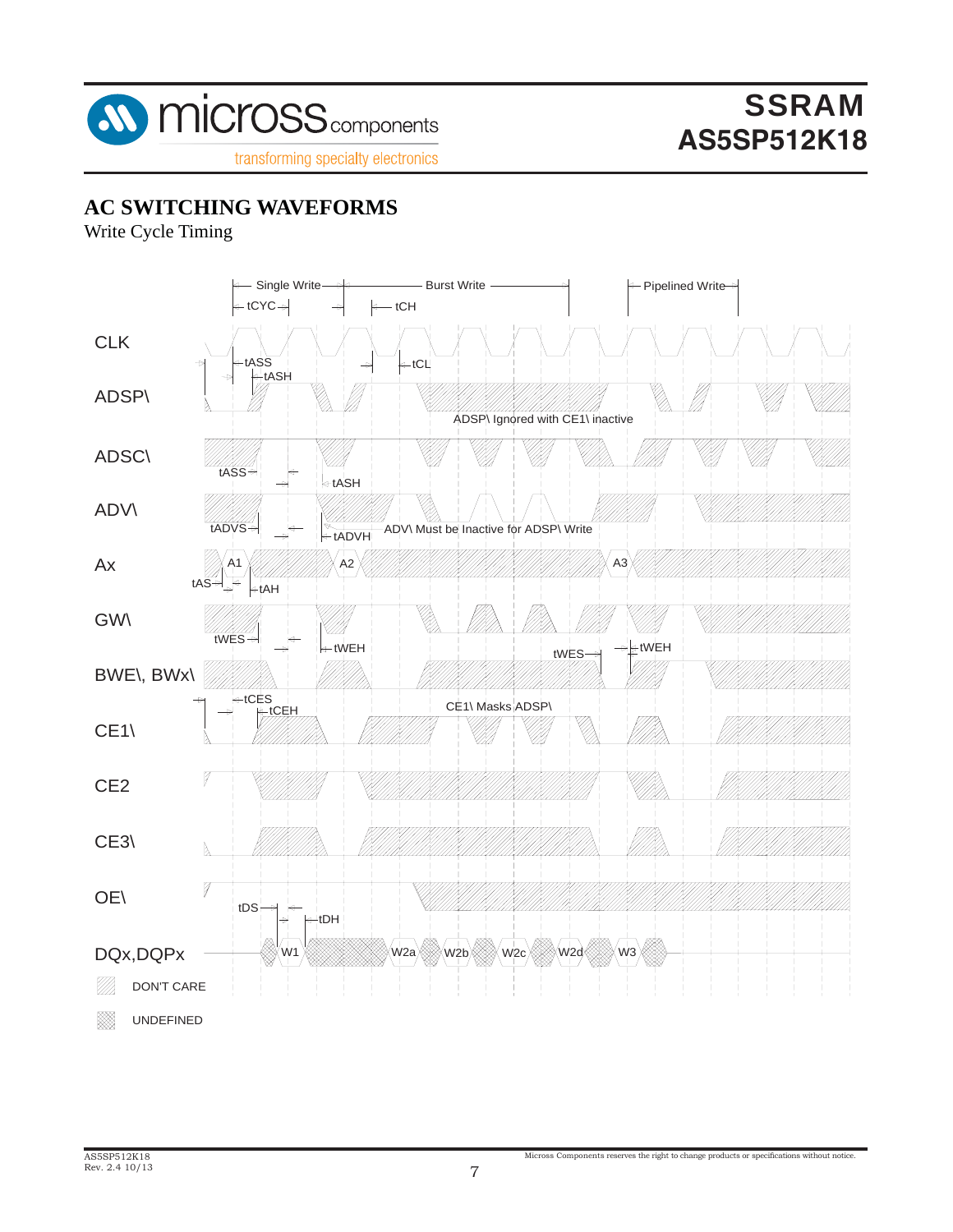

#### **AC SWITCHING WAVEFORMS**

Read Cycle Timing

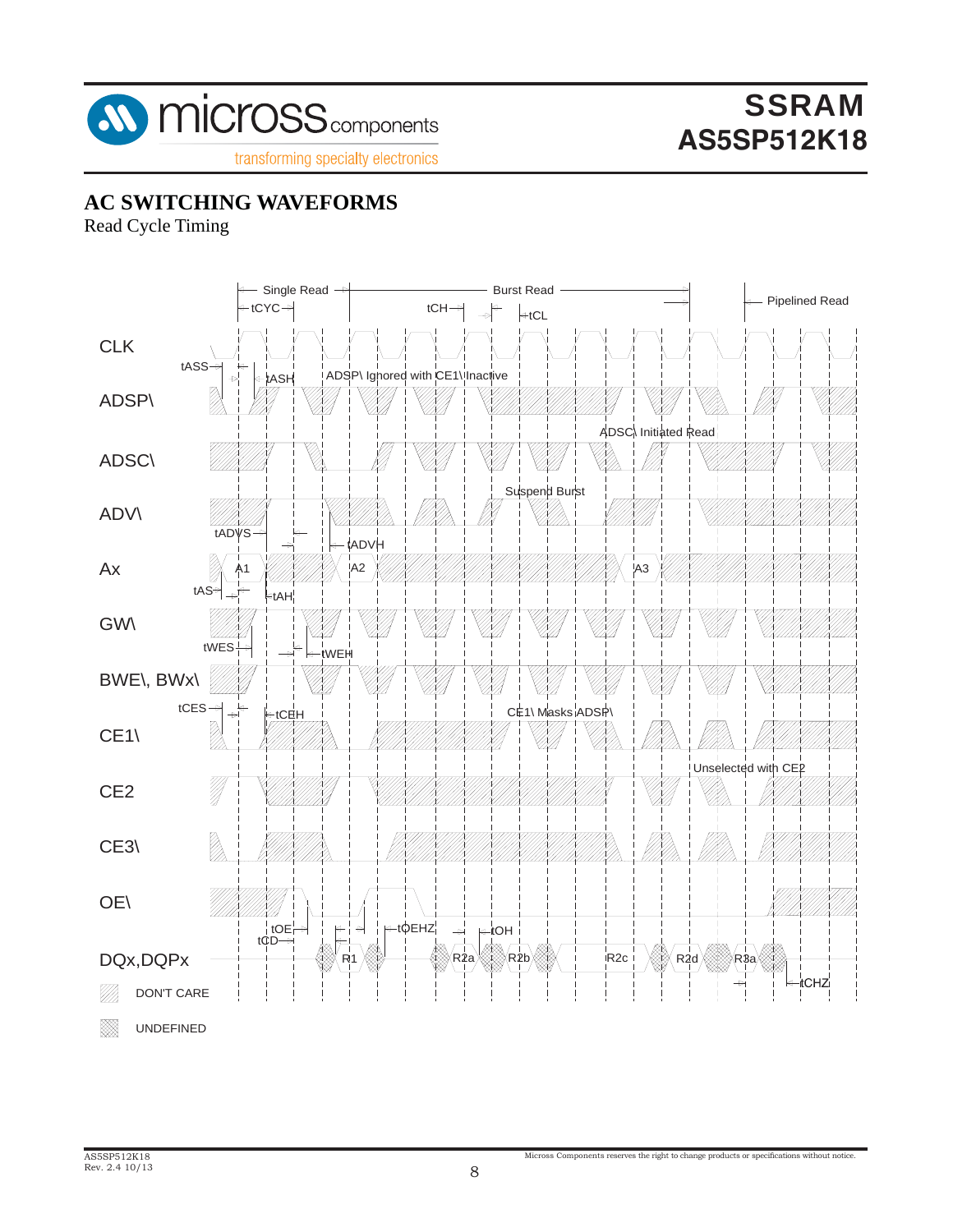

#### **AC SWITCHING WAVEFORMS**

Read/Write Cycle Timing

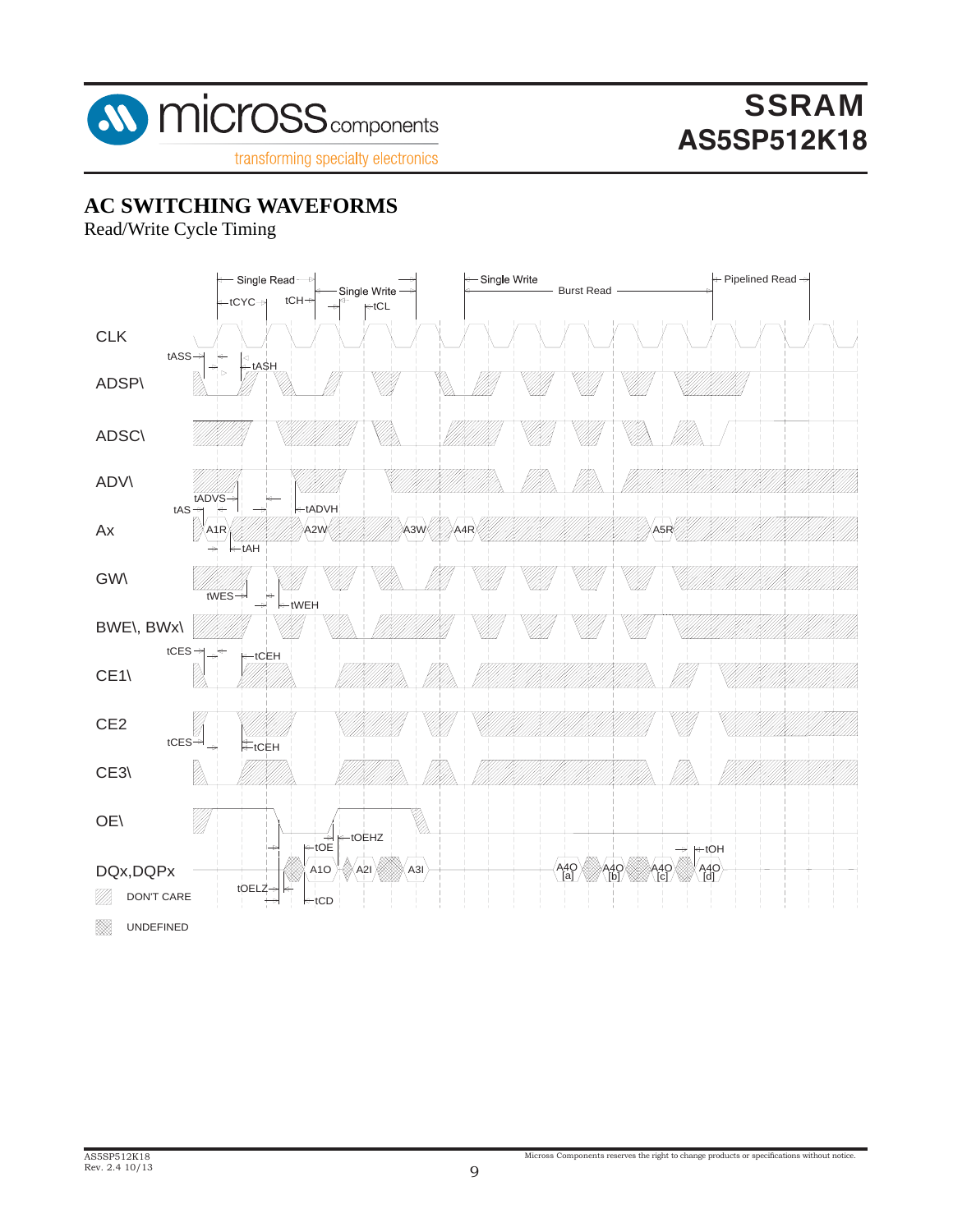

#### **POWER DOWN (SNOOZE MODE)**

Power Down or Snooze is a Power conservation mode which when building large/very dense arrays, using multiple devices in a multi-banked or paged array, can greatly reduce the Operating current requirements of your total memory array solution.

The device is placed in this mode via the use of the ZZ pin, an asynchronous control pin which when asserted, places the array into the lower power or Power Down mode. Awakening the array or leaving the Power Down (SNOOZE) mode is done so by de-asserting the ZZ pin .

While in the Power Down or Snooze mode, Data integrity is guaranteed. Accesses pending when the device entered the mode are not considered valid nor is the completion of the operation guaranteed. The device must be de-selected prior to entering the Power Down mode, all Chip Enables, ADSP\ and ADSC\ must remain inactive for the duration of ZZ recovery time (tZZREC).

#### **ZZ MODE ELECTRICAL CHARACTERISTICS**

| <b>Parameter</b>                             | Symbol       | <b>Test Conditon</b>                                 | Min.   | Max.   | Units |
|----------------------------------------------|--------------|------------------------------------------------------|--------|--------|-------|
| Power Down (SNOOZE) Mode                     | <b>IDDzz</b> | $\text{IZZ} > $ /- VDD - 0.2V                        |        | 75     | mA    |
| <b>ZZ Active (Signal HIGH) to Power Down</b> | <b>ItZZS</b> | $IZZ > - VDD - 0.2V$                                 |        | 2 tCYC | ns    |
| <b>IZZ Inactive (Signal Low) to Power Up</b> | <b>tZZR</b>  | IZZ - 0.2V</td <td>2 tCYC</td> <td></td> <td>ns</td> | 2 tCYC |        | ns    |

#### **ZZ MODE TIMING DIAGRAM**

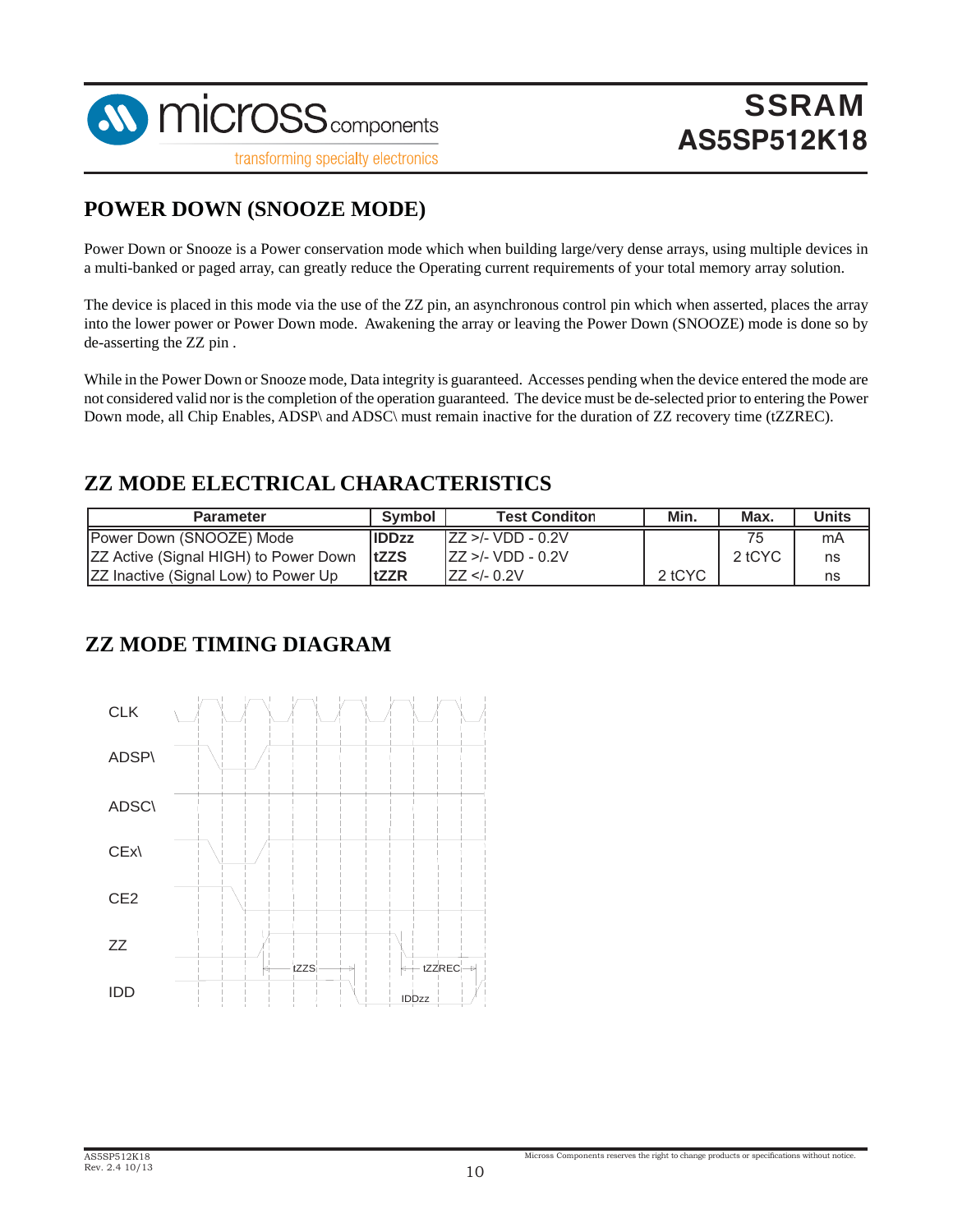

## **MECHANICAL DIAGRAM**

100-Pin TQFP (Package Designator DQ)

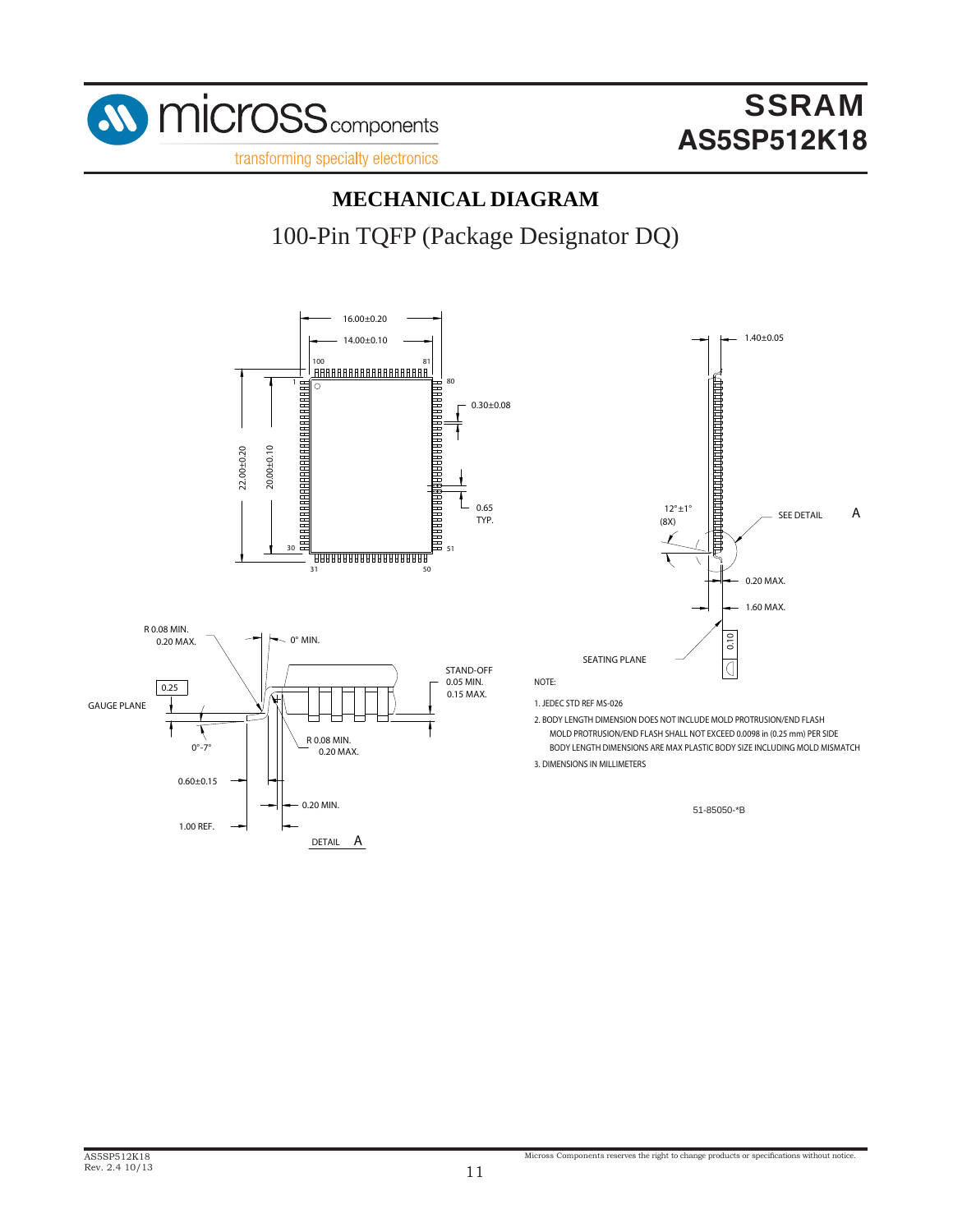

transforming specialty electronics

### **ORDERING INFORMATION**

| <b>Part Number</b> | <b>Configuration</b>           | tCD<br>(ns) | <b>Clock</b><br>(Mhz) |
|--------------------|--------------------------------|-------------|-----------------------|
| <b>TQFP</b>        |                                |             |                       |
| AS5SP512K18DQ-30IT | 512Kx18, 3.3vCore/3.3,2.5v IO  | 3.0         | 200                   |
| AS5SP512K18DQ-35IT | 512Kx18, 3.3vCore/3.3, 2.5v IO | 3.5         | 166                   |
| AS5SP512K18DQ-40IT | 512Kx18, 3.3vCore/3.3,2.5v IO  | 4.0         | 133                   |
| AS5SP512K18DQ-30ET | 512Kx18, 3.3vCore/3.3,2.5v IO  | 3.0         | 200                   |
| AS5SP512K18DQ-35ET | 512Kx18, 3.3vCore/3.3,2.5v IO  | 3.5         | 166                   |
| AS5SP512K18DQ-40ET | 512Kx18, 3.3vCore/3.3, 2.5v IO | 4.0         | 133                   |
| AS5SP512K18DQ-35XT | 512Kx18, 3.3vCore/3.3,2.5v IO  | 3.5         | 166                   |
| AS5SP512K18DQ-40XT | 512Kx18, 3.3vCore/3.3, 2.5v IO | 4.0         | 133                   |

#### **AVAILABLE PROCESSES**

| $IT = Industrial Temperature Range$ | -40 $\rm{^{\circ}C}$ to +85 $\rm{^{\circ}C}$  |
|-------------------------------------|-----------------------------------------------|
| $ET =$ Enhanced Temperature Range   | -40 $\rm{^{\circ}C}$ to +105 $\rm{^{\circ}C}$ |
| $XT = Military Temperature Range$   | -55 $\rm{^{\circ}C}$ to +125 $\rm{^{\circ}C}$ |